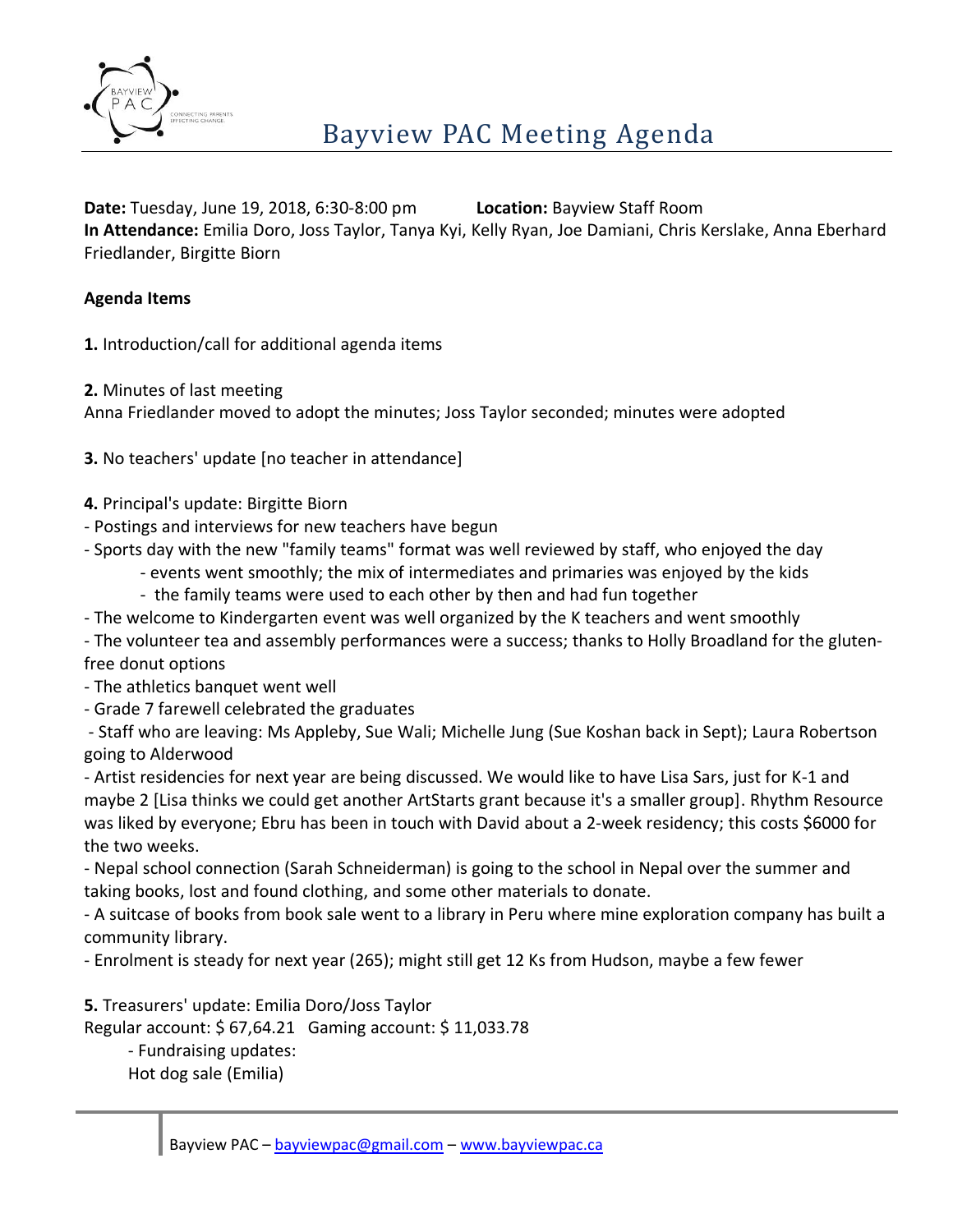

# Bayview PAC Meeting Agenda

- had extra hot dogs because two different places came through with hot dog donations for sports day, hence the hot dog sale. \$600 sales, juice/condiments costed \$55; net was about \$400 Family night out at the Wolf and Hound (Anna): about \$1200 sales; \$180 donation to the PAC for the 15%

- Financial results for 2017-18 – see attached sheets

- Fundraising substantially exceeded budgeted expectations

- Didn't spend much money this year, because have been spending down the backlog of surpluses in school accounts

- Spent about \$3600 on PAC-sponsored events, childcare at meetings, etc. Gaming account: got a \$5580 grant this year

bought new playground equipment/toys

about \$1000 spent on sensory room furnishings

- Draft budget for 2018-19

- Joss met with Birgitte and teacher finance committee to look at how to allocate funds for next year;

- Treasurers don't want to do a lump-sum, because of lack of tracking, and it's lots of work for school administrator to have to track; trying to tighten up the system; will have teachers submit expenses directly to the PAC

- "Classroom funds" will be essentially petty cash: each teacher will get \$250 at the beginning of the year to spend as they wish throughout the year (no receipts required)

- Field trip funds will go to school's teacher accounts, administered by school admin; \$15 per student in each division; these are mostly to subsidize needy students, so admin tracks this process already in place

- Science consumables: teachers noted that they tend to spend their own money on consumable materials for science projects, so each teacher will get \$50 for this

- "School wish list" is for school-wide activities, enrichment, etc. (e.g., drumming or dance for all divisions or a group of divisions)

- All were in agreement that PAC is willing to fund any additional amount needed for 5 performances that have been booked, plus Lisa Sars, plus Rhythm Resource

- Budget for next year was passed unanimously

- Seismic upgrade fundraising plan

- do a direct-drive campaign specifically for seismic? would want to have some specifics about what we'll need

- do direct drive in fall, to not encroach on the gala
- have a list of things we need, with amounts, for people to have an idea of what to give
- will have to do several direct-drive campaigns; early on, will be thin on details

- but there's worry about donor fatigue

- could get some info from General Gordon's and Lord Nelson's websites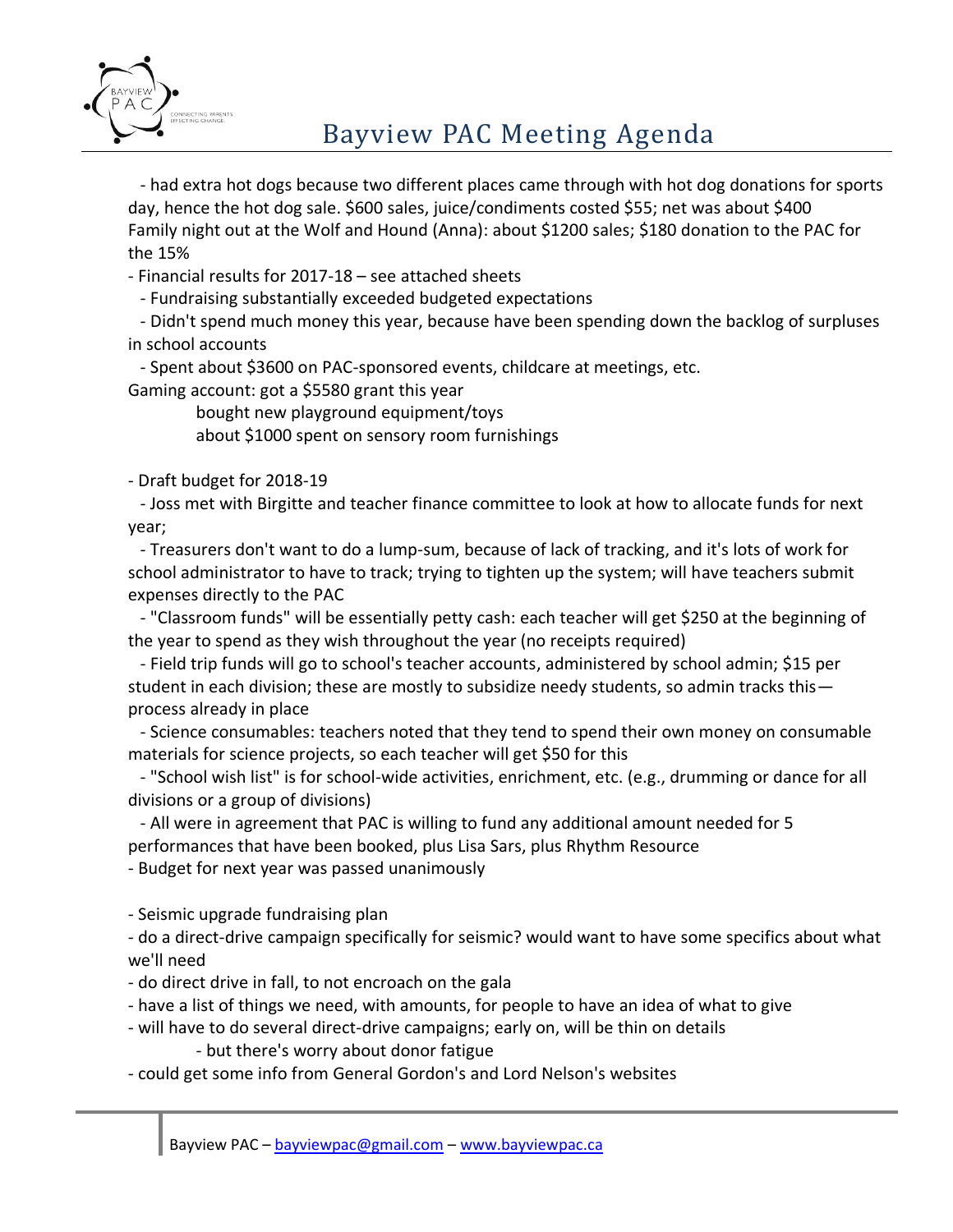

- need to think beyond the school to the community for fundraising; Joss thinking about how to get community businesses to do sponsorship

- Joss: maybe do a custom Monopoly game or similar, with businesses paying to get their names on the properties, etc., then sell the game for profit

### **6.** Seismic update: Tanya Kyi

- plans are posted on the staffroom wall; so far most of our requests are incorporated

### **1. Landscape Design**

\* The landscape architect has done some rough sketches for the new Bayview and… there's a grass field! It's smaller than the current field, but it's there and it's green. I believe the idea is that the slightly smaller size will allow kids more room to play elsewhere (a) during the first year, when the grass is growing in and (b) during rainy and muddy times.

\* In the current sketches, the bamboo in the southeast corner of the schoolyard has been disappeared, in favour of better sight lines. If you have strong feelings about the bamboo, please send me your comments and I will pass them along.

\* The landscape design also shows a possible slide and/or seating area incorporated into the dirt hill.

\* There are still two playgrounds — one on the Collingwood side, with direct access from the kindergarten rooms, and one on the 7th Avenue side, near where the intermediate playground is now.

\* There are two basketball courts, one along 7th Avenue and one at the back of the school near the gym.

\* There's a pedestrian entrance along Dunbar street, and an asphalt path between the field to the north and the dirt hill to the south. The design shows this path painted with hopscotch and four-square areas.

\* Perhaps best of all, there is one large (5 meter) and several smaller covered areas created by the overhanging second story.

Our resident parent landscape-architect, Goya Ngan, has taken a look at the plans and sent me a few questions to ask, including: how will the drainage be improved for our new soccer field (!!); how will the amphitheatre/seating area work in conjunction with kids playing on the dirt hill; and could the bamboo, if removed from the southeast corner, be replanted in a new location?

I'll pass these along to the planning team, along with any comments I receive after this update.

### **2. Interior Design**

The architects met with the seismic advisory committee on June 4th to go over more detailed interiors for the school. I wasn't able to make that meeting, so Knut kindly provided these notes:

Overall it looked pretty good to me. Here are the highlights:

- They developed Option 1A with the main entrance at the south and the library upstairs in the centre. On the lower level the Gym and NLC [after-school care] space face the field. The upper level layout is symmetrical with stairs at the north and south end. They added a small opening in the floor between lower and upper level to create some connection. Overall a very simple layout that makes orientation within the school easy.